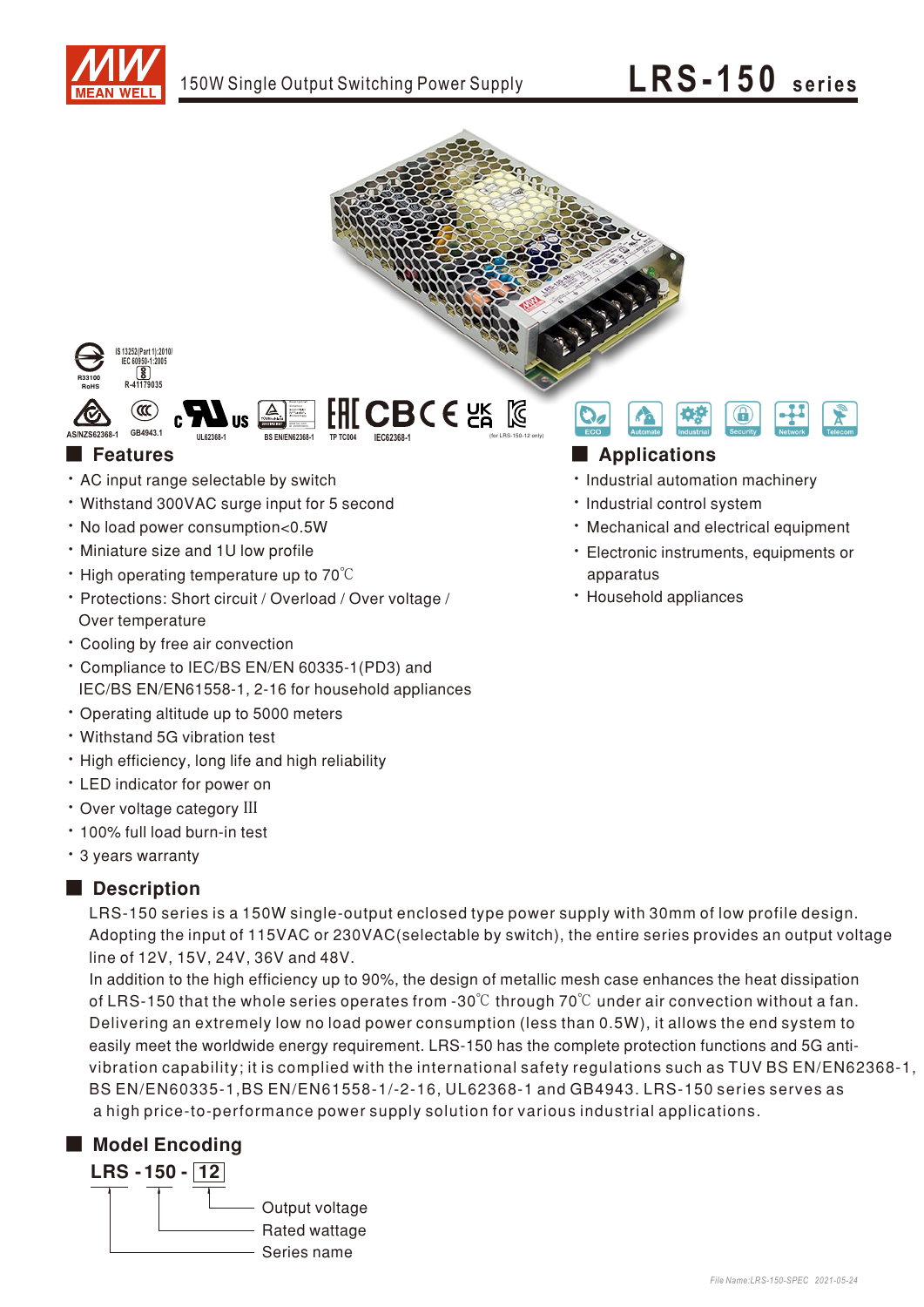

#### **SPECIFICATION**

| <b>MODEL</b>                                  |                                                                                                                                                                                                                                                                                                                                                                                                                                                                                                                                                                                                                                                                                                                                                                                                                                                                                                                                                                                                                                                                                                                                                                                                                                                                                                                                                               | LRS-150-12                                                                                                                                                                                                                               | LRS-150-15             | LRS-150-24     | LRS-150-36     | <b>LRS-150-48</b> |
|-----------------------------------------------|---------------------------------------------------------------------------------------------------------------------------------------------------------------------------------------------------------------------------------------------------------------------------------------------------------------------------------------------------------------------------------------------------------------------------------------------------------------------------------------------------------------------------------------------------------------------------------------------------------------------------------------------------------------------------------------------------------------------------------------------------------------------------------------------------------------------------------------------------------------------------------------------------------------------------------------------------------------------------------------------------------------------------------------------------------------------------------------------------------------------------------------------------------------------------------------------------------------------------------------------------------------------------------------------------------------------------------------------------------------|------------------------------------------------------------------------------------------------------------------------------------------------------------------------------------------------------------------------------------------|------------------------|----------------|----------------|-------------------|
|                                               | <b>DC VOLTAGE</b>                                                                                                                                                                                                                                                                                                                                                                                                                                                                                                                                                                                                                                                                                                                                                                                                                                                                                                                                                                                                                                                                                                                                                                                                                                                                                                                                             | 12V                                                                                                                                                                                                                                      | 15V                    | <b>24V</b>     | 36V            | 48V               |
| <b>OUTPUT</b>                                 | <b>RATED CURRENT</b>                                                                                                                                                                                                                                                                                                                                                                                                                                                                                                                                                                                                                                                                                                                                                                                                                                                                                                                                                                                                                                                                                                                                                                                                                                                                                                                                          | 12.5A                                                                                                                                                                                                                                    | 10A                    | 6.5A           | 4.3A           | 3.3A              |
|                                               | <b>CURRENT RANGE</b>                                                                                                                                                                                                                                                                                                                                                                                                                                                                                                                                                                                                                                                                                                                                                                                                                                                                                                                                                                                                                                                                                                                                                                                                                                                                                                                                          | $0 - 12.5A$                                                                                                                                                                                                                              | $0 - 10A$              | $0 - 6.5A$     | $0 - 4.3A$     | $0 - 3.3A$        |
|                                               | <b>RATED POWER</b>                                                                                                                                                                                                                                                                                                                                                                                                                                                                                                                                                                                                                                                                                                                                                                                                                                                                                                                                                                                                                                                                                                                                                                                                                                                                                                                                            | 150W                                                                                                                                                                                                                                     | 150W                   | 156W           | 154.8W         | 158.4W            |
|                                               | RIPPLE & NOISE (max.) Note.2 150mVp-p                                                                                                                                                                                                                                                                                                                                                                                                                                                                                                                                                                                                                                                                                                                                                                                                                                                                                                                                                                                                                                                                                                                                                                                                                                                                                                                         |                                                                                                                                                                                                                                          | $150mVp-p$             | 200mVp-p       | 200mVp-p       | 200mVp-p          |
|                                               | <b>VOLTAGE ADJ. RANGE</b>                                                                                                                                                                                                                                                                                                                                                                                                                                                                                                                                                                                                                                                                                                                                                                                                                                                                                                                                                                                                                                                                                                                                                                                                                                                                                                                                     | $10.2 - 13.8V$                                                                                                                                                                                                                           | $13.5 - 18V$           | $21.6 - 28.8V$ | $32.4 - 39.6V$ | $43.2 - 52.8V$    |
|                                               | VOLTAGE TOLERANCE Note.3 $\pm$ 1.0%                                                                                                                                                                                                                                                                                                                                                                                                                                                                                                                                                                                                                                                                                                                                                                                                                                                                                                                                                                                                                                                                                                                                                                                                                                                                                                                           |                                                                                                                                                                                                                                          | $±1.0\%$               | ±1.0%          | ±1.0%          | ±1.0%             |
|                                               | LINE REGULATION Note.4 $\pm$ 0.5%                                                                                                                                                                                                                                                                                                                                                                                                                                                                                                                                                                                                                                                                                                                                                                                                                                                                                                                                                                                                                                                                                                                                                                                                                                                                                                                             |                                                                                                                                                                                                                                          | ±0.5%                  | ±0.5%          | ±0.5%          | $\pm 0.5\%$       |
|                                               | <b>LOAD REGULATION Note.5 <math>\pm</math> 0.5%</b>                                                                                                                                                                                                                                                                                                                                                                                                                                                                                                                                                                                                                                                                                                                                                                                                                                                                                                                                                                                                                                                                                                                                                                                                                                                                                                           |                                                                                                                                                                                                                                          | ±0.5%                  | ±0.5%          | ±0.5%          | $\pm 0.5\%$       |
|                                               | <b>SETUP, RISE TIME</b>                                                                                                                                                                                                                                                                                                                                                                                                                                                                                                                                                                                                                                                                                                                                                                                                                                                                                                                                                                                                                                                                                                                                                                                                                                                                                                                                       | 500ms, 30ms/230VAC<br>500ms, 30ms/115VAC at full load                                                                                                                                                                                    |                        |                |                |                   |
|                                               | <b>HOLD UP TIME (Typ.)</b>                                                                                                                                                                                                                                                                                                                                                                                                                                                                                                                                                                                                                                                                                                                                                                                                                                                                                                                                                                                                                                                                                                                                                                                                                                                                                                                                    | 40ms/230VAC<br>35ms/115VAC at full load                                                                                                                                                                                                  |                        |                |                |                   |
|                                               | <b>VOLTAGE RANGE</b>                                                                                                                                                                                                                                                                                                                                                                                                                                                                                                                                                                                                                                                                                                                                                                                                                                                                                                                                                                                                                                                                                                                                                                                                                                                                                                                                          | 85~132VAC / 170~264VAC by switch<br>240 ~ 370VDC(switch on 230VAC)                                                                                                                                                                       |                        |                |                |                   |
| <b>INPUT</b>                                  | <b>FREQUENCY RANGE</b>                                                                                                                                                                                                                                                                                                                                                                                                                                                                                                                                                                                                                                                                                                                                                                                                                                                                                                                                                                                                                                                                                                                                                                                                                                                                                                                                        | $47 - 63$ Hz                                                                                                                                                                                                                             |                        |                |                |                   |
|                                               | <b>EFFICIENCY (Typ.)</b>                                                                                                                                                                                                                                                                                                                                                                                                                                                                                                                                                                                                                                                                                                                                                                                                                                                                                                                                                                                                                                                                                                                                                                                                                                                                                                                                      | 87.5%                                                                                                                                                                                                                                    | 88.5%                  | 89%            | 89%            | 90%               |
|                                               | <b>AC CURRENT (Typ.)</b>                                                                                                                                                                                                                                                                                                                                                                                                                                                                                                                                                                                                                                                                                                                                                                                                                                                                                                                                                                                                                                                                                                                                                                                                                                                                                                                                      | 3A/115VAC<br>1.7A/230VAC                                                                                                                                                                                                                 |                        |                |                |                   |
|                                               | <b>INRUSH CURRENT (Typ.)</b>                                                                                                                                                                                                                                                                                                                                                                                                                                                                                                                                                                                                                                                                                                                                                                                                                                                                                                                                                                                                                                                                                                                                                                                                                                                                                                                                  | COLD STAR 60A/230VAC                                                                                                                                                                                                                     |                        |                |                |                   |
|                                               | <b>LEAKAGE CURRENT</b>                                                                                                                                                                                                                                                                                                                                                                                                                                                                                                                                                                                                                                                                                                                                                                                                                                                                                                                                                                                                                                                                                                                                                                                                                                                                                                                                        | <0.75mA/240VAC                                                                                                                                                                                                                           |                        |                |                |                   |
| <b>PROTECTION</b>                             | <b>OVER LOAD</b>                                                                                                                                                                                                                                                                                                                                                                                                                                                                                                                                                                                                                                                                                                                                                                                                                                                                                                                                                                                                                                                                                                                                                                                                                                                                                                                                              | 110 ~ 140% rated output power                                                                                                                                                                                                            |                        |                |                |                   |
|                                               |                                                                                                                                                                                                                                                                                                                                                                                                                                                                                                                                                                                                                                                                                                                                                                                                                                                                                                                                                                                                                                                                                                                                                                                                                                                                                                                                                               | Protection type : Hiccup mode, recovers automatically after fault condition is removed                                                                                                                                                   |                        |                |                |                   |
|                                               | <b>OVER VOLTAGE</b>                                                                                                                                                                                                                                                                                                                                                                                                                                                                                                                                                                                                                                                                                                                                                                                                                                                                                                                                                                                                                                                                                                                                                                                                                                                                                                                                           | $13.8 - 16.2V$                                                                                                                                                                                                                           | $18.75 \approx 21.75V$ | $28.8 - 33.6V$ | $41.4 - 48.6V$ | $55.2 - 64.8V$    |
|                                               |                                                                                                                                                                                                                                                                                                                                                                                                                                                                                                                                                                                                                                                                                                                                                                                                                                                                                                                                                                                                                                                                                                                                                                                                                                                                                                                                                               | Protection type : Shut down o/p voltage, re-power on to recover                                                                                                                                                                          |                        |                |                |                   |
|                                               | <b>OVER TEMPERATURE</b>                                                                                                                                                                                                                                                                                                                                                                                                                                                                                                                                                                                                                                                                                                                                                                                                                                                                                                                                                                                                                                                                                                                                                                                                                                                                                                                                       | Shut down o/p voltage, re-power on to recover                                                                                                                                                                                            |                        |                |                |                   |
| <b>ENVIRONMENT</b>                            | WORKING TEMP.                                                                                                                                                                                                                                                                                                                                                                                                                                                                                                                                                                                                                                                                                                                                                                                                                                                                                                                                                                                                                                                                                                                                                                                                                                                                                                                                                 | $-30 \sim +70^{\circ}$ (Refer to "Derating Curve")                                                                                                                                                                                       |                        |                |                |                   |
|                                               | <b>WORKING HUMIDITY</b>                                                                                                                                                                                                                                                                                                                                                                                                                                                                                                                                                                                                                                                                                                                                                                                                                                                                                                                                                                                                                                                                                                                                                                                                                                                                                                                                       | $20 \sim 90\%$ RH non-condensing                                                                                                                                                                                                         |                        |                |                |                   |
|                                               | <b>STORAGE TEMP., HUMIDITY</b>                                                                                                                                                                                                                                                                                                                                                                                                                                                                                                                                                                                                                                                                                                                                                                                                                                                                                                                                                                                                                                                                                                                                                                                                                                                                                                                                | $-40 \sim +85^{\circ}$ C, 10 ~ 95% RH non-condensing                                                                                                                                                                                     |                        |                |                |                   |
|                                               | <b>TEMP. COEFFICIENT</b>                                                                                                                                                                                                                                                                                                                                                                                                                                                                                                                                                                                                                                                                                                                                                                                                                                                                                                                                                                                                                                                                                                                                                                                                                                                                                                                                      | $\pm$ 0.03%/°C (0 ~ 50°C)                                                                                                                                                                                                                |                        |                |                |                   |
|                                               | VIBRATION                                                                                                                                                                                                                                                                                                                                                                                                                                                                                                                                                                                                                                                                                                                                                                                                                                                                                                                                                                                                                                                                                                                                                                                                                                                                                                                                                     | $10 \sim 500$ Hz, 5G 10min./1cycle, 60min. each along X, Y, Z axes                                                                                                                                                                       |                        |                |                |                   |
|                                               | <b>OVER VOLTAGE CATEGORY</b>                                                                                                                                                                                                                                                                                                                                                                                                                                                                                                                                                                                                                                                                                                                                                                                                                                                                                                                                                                                                                                                                                                                                                                                                                                                                                                                                  | III ; Compliance to BS EN/EN61558, BS EN/EN50178, BS EN/EN60664-1, BS EN/EN62477-1; altitude up to<br>2000 meters                                                                                                                        |                        |                |                |                   |
| <b>SAFETY &amp;</b><br><b>EMC</b><br>(Note 7) | <b>SAFETY STANDARDS</b>                                                                                                                                                                                                                                                                                                                                                                                                                                                                                                                                                                                                                                                                                                                                                                                                                                                                                                                                                                                                                                                                                                                                                                                                                                                                                                                                       | UL62368-1, TUV BS EN/EN62368-1, BS EN/EN60335-1, BS EN/EN61558-1/-2-16, CCC GB4943.1, BSMI<br>CNS14336-1, EAC TP TC 004, KC K60950-1(for LRS-150-12 only), BIS IS13252(Part1): 2010/IEC 60950-1: 2005,<br>AS/NZS 62368.1(by CB) approved |                        |                |                |                   |
|                                               | <b>WITHSTAND VOLTAGE</b>                                                                                                                                                                                                                                                                                                                                                                                                                                                                                                                                                                                                                                                                                                                                                                                                                                                                                                                                                                                                                                                                                                                                                                                                                                                                                                                                      | I/P-O/P:4KVAC<br>I/P-FG:2KVAC<br>O/P-FG:1.25KVAC                                                                                                                                                                                         |                        |                |                |                   |
|                                               | <b>ISOLATION RESISTANCE</b>                                                                                                                                                                                                                                                                                                                                                                                                                                                                                                                                                                                                                                                                                                                                                                                                                                                                                                                                                                                                                                                                                                                                                                                                                                                                                                                                   | I/P-O/P, I/P-FG, O/P-FG:100M Ohms / 500VDC / 25°C/70% RH                                                                                                                                                                                 |                        |                |                |                   |
|                                               | <b>EMC EMISSION</b>                                                                                                                                                                                                                                                                                                                                                                                                                                                                                                                                                                                                                                                                                                                                                                                                                                                                                                                                                                                                                                                                                                                                                                                                                                                                                                                                           | Compliance to BS EN/EN55032 (CISPR32) Class B, BS EN/EN55014, BS EN/EN61000-3-2 Class A(≤75% Load),<br>BS EN/EN61000-3-3, GB/T 9254, BSMI CNS13438, EAC TP TC 020, KC KN32, KN35(for LRS-150-12 only)                                    |                        |                |                |                   |
|                                               | <b>EMC IMMUNITY</b>                                                                                                                                                                                                                                                                                                                                                                                                                                                                                                                                                                                                                                                                                                                                                                                                                                                                                                                                                                                                                                                                                                                                                                                                                                                                                                                                           | Compliance to BS EN/EN61000-4-2,3,4,5,6,8,11, BS EN/EN61000-6-2 (BS EN/EN50082-2), heavy industry level,<br>criteria A, EAC TP TC 020, KC KN32, KN35 (for LRS-150-12 only)                                                               |                        |                |                |                   |
| <b>OTHERS</b>                                 | <b>MTBF</b>                                                                                                                                                                                                                                                                                                                                                                                                                                                                                                                                                                                                                                                                                                                                                                                                                                                                                                                                                                                                                                                                                                                                                                                                                                                                                                                                                   | MIL-HDBK-217F $(25^{\circ}C)$<br>601K hrs min.                                                                                                                                                                                           |                        |                |                |                   |
|                                               | <b>DIMENSION</b>                                                                                                                                                                                                                                                                                                                                                                                                                                                                                                                                                                                                                                                                                                                                                                                                                                                                                                                                                                                                                                                                                                                                                                                                                                                                                                                                              | 159*97*30mm (L*W*H)                                                                                                                                                                                                                      |                        |                |                |                   |
|                                               | <b>PACKING</b>                                                                                                                                                                                                                                                                                                                                                                                                                                                                                                                                                                                                                                                                                                                                                                                                                                                                                                                                                                                                                                                                                                                                                                                                                                                                                                                                                | 0.48Kg; 30pcs/15.4Kg/0.75CUFT                                                                                                                                                                                                            |                        |                |                |                   |
| <b>NOTE</b>                                   | 1. All parameters NOT specially mentioned are measured at 230VAC input, rated load and $25^{\circ}$ of ambient temperature.<br>2. Ripple & noise are measured at 20MHz of bandwidth by using a 12" twisted pair-wire terminated with a 0.1uf & 47uf parallel capacitor.<br>3. Tolerance: includes set up tolerance, line regulation and load regulation.<br>4. Line regulation is measured from low line to high line at rated load.<br>5. Load regulation is measured from 0% to 100% rated load.<br>6. Length of set up time is measured at cold first start. Turning ON/OFF the power supply very quickly may lead to increase of the set up time.<br>7. The power supply is considered a component which will be installed into a final equipment. All the EMC tests are been executed by<br>mounting the unit on a 360mm*360mm metal plate with 1mm of thickness. The final equipment must be re-confirmed that it still meets<br>EMC directives. For guidance on how to perform these EMC tests, please refer to "EMI testing of component power supplies."<br>(as available on http://www.meanwell.com)<br>8. The ambient temperature derating of 5°C/1000m is needed for operating altitude greater than 2000m (6500ft).<br>X Product Liability Disclaimer: For detailed information, please refer to https://www.meanwell.com/serviceDisclaimer.aspx |                                                                                                                                                                                                                                          |                        |                |                |                   |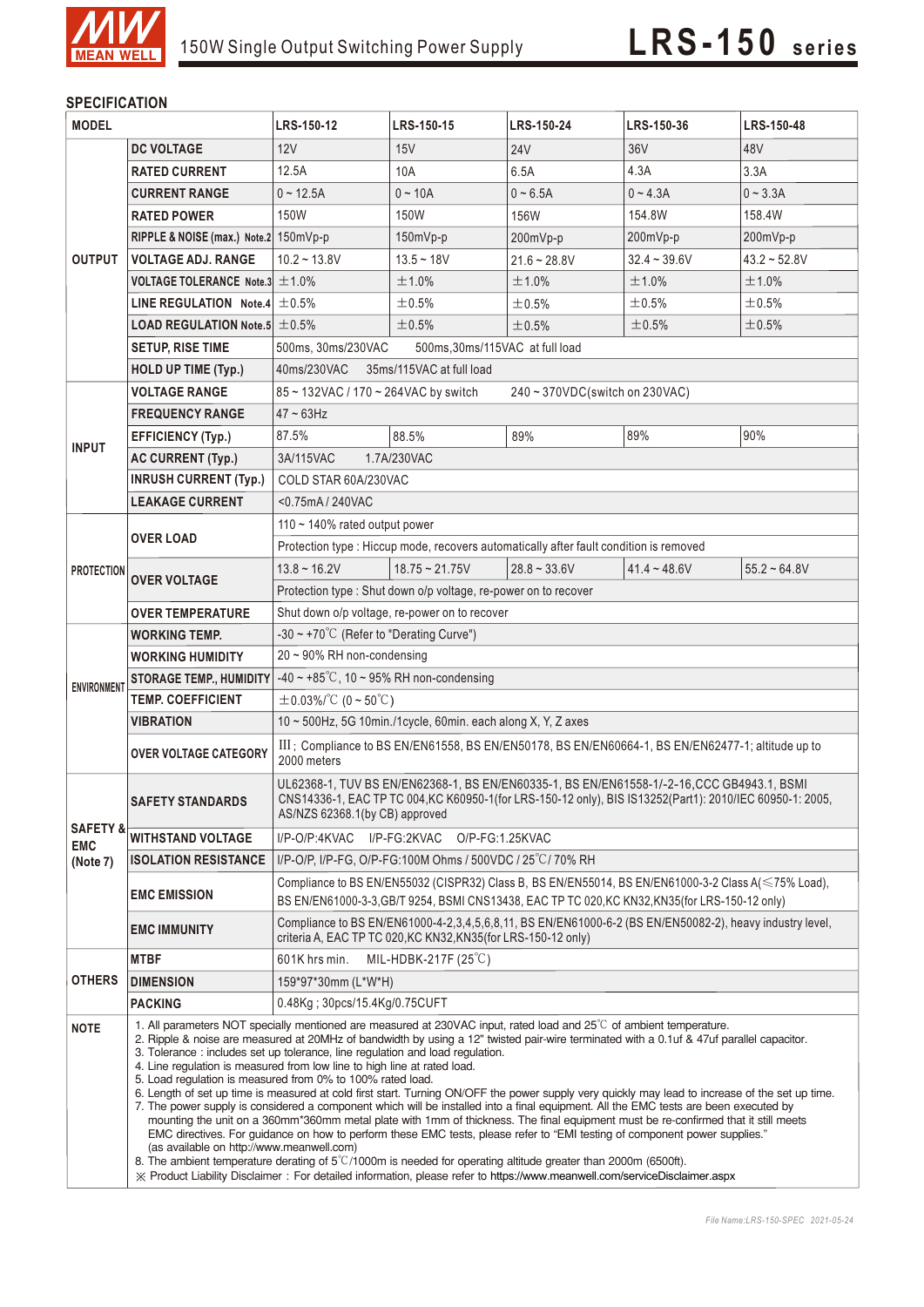

## 150W Single Output Switching Power Supply **LRS-150** series